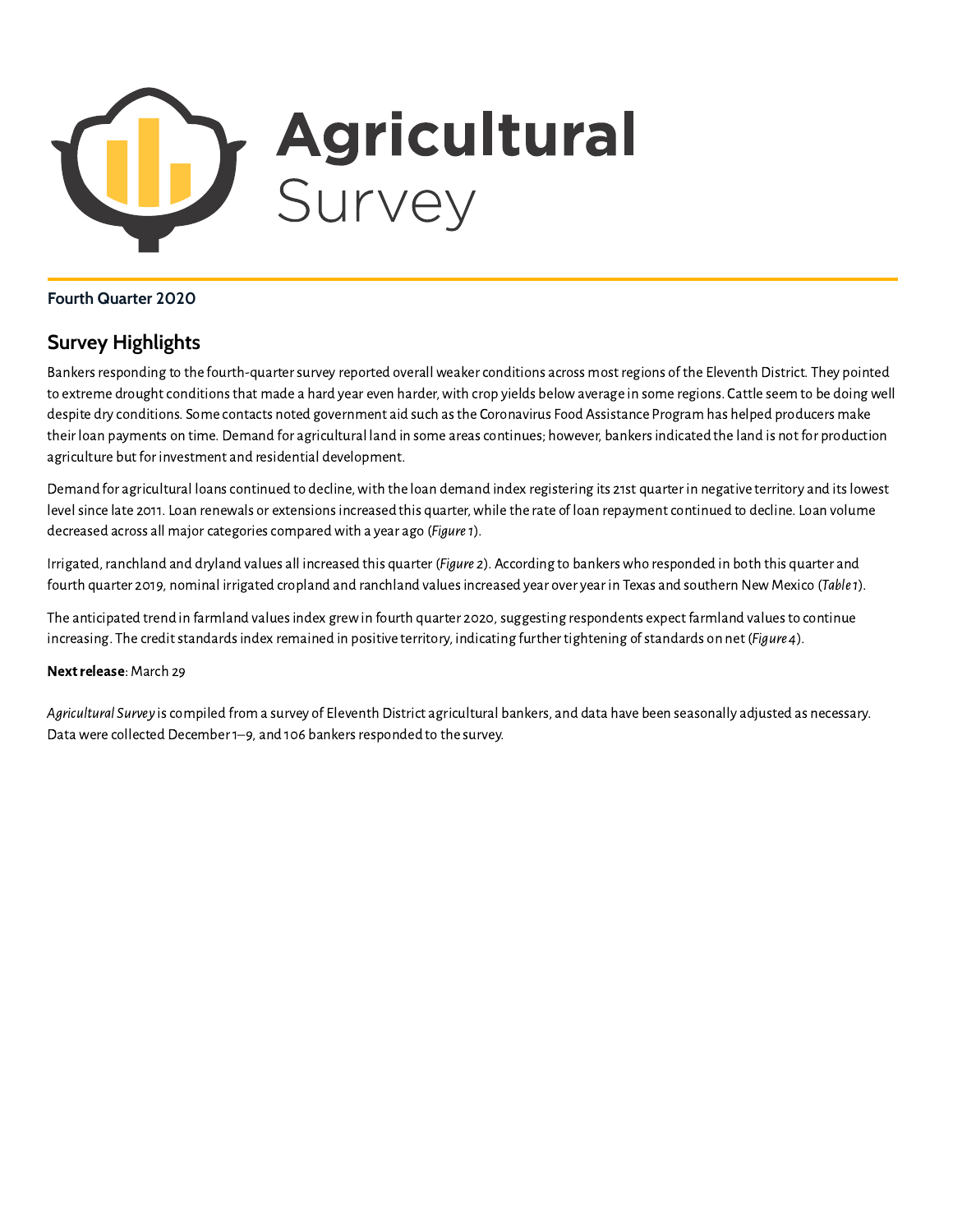# **Quarterly Comments**



District bankers were asked for additional comments concerning agricultural land values and credit conditions. These comments have been edited for publication.

### **Region 1—Northern High Plains**

- The current drought conditions have kept our producers from purchasing stocker cattle. The low commodity prices continue to have a negative effect on our farmers and ranchers. We need some good moisture soon to help the wheat crop and entice the producers to purchase cattle.
- There won't be very much wheat pasture available for grazing this year. The early freeze harmed cotton yields. Corn yields were about  $\blacksquare$ average. The Coronavirus Food Assistance Program is keeping a lot of producers going. There issome interest in real estate purchases due to lowdeposit rates and uncertainty in the stock market.
- For most producers, crop yields in corn, milo and cotton were well below average. Dry weather and an occasional hailstorm took their toll.  $\blacksquare$ Luckily, grain prices increased going into harvest and helped tremendously. We are just beginning to start agricultural loan renewals; we believe most of them will show a drop in working capital, but higher grain prices should project a positive cashflow for 2021. On the cattle side, no one seems to be able to explain why cattlemen are selling fat cattle at \$105 per hundredweight and the retail price and demand are still very high. Farmers and bankers alike are very concerned about the new president changing tax rates and exemptions.

### **Region 2—Southern High Plains**

- The current agricultural economy remainsstrong despite growing challengesfrom COVID. Government payments have sotened the blow, and the increased ad hoc payments will help through a long winter. Futures prices have welcomed in sales in the \$0.72–\$0.74 range on the new crop. Trudging through 2020 and retiring operating debt will be considered a successful season.
- Extended drought conditions have made a hard year even harder. Wheat is limited to poor. All summer crop yields are way down.

### **Region 3—Northern Low Plains**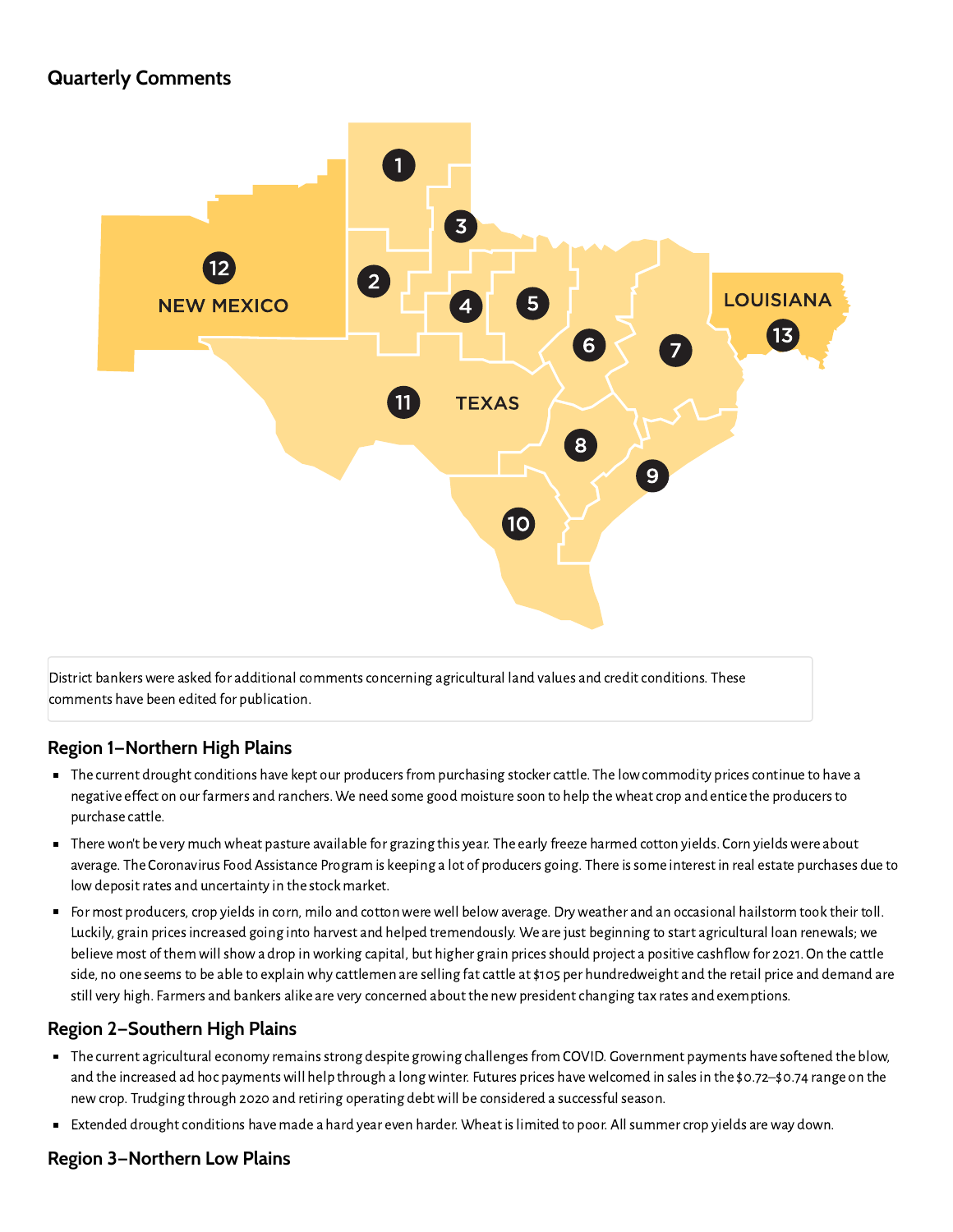- The drought hasreduced the need forstocker and cattle loans. All livestock are receiving supplemental feed because pastures are in poor condition. Wheat pasture is also poor. The cotton crop was shorter than in the past two years. Prices have improved but not sufficiently to ofset limited production due to drought. Fortunately, government assistance hasimproved the repayment rate.
- It's the best wheat crop started in years. Cattle are being turned out now for grazing. We have good moisture in the area.

### **Region 6—North Central Texas**

- Demand for agricultural land in our area continuesto increase. The demand for the land, however, is not for production agriculture or for cattle production or grazing. It is for investment and residential development. Our area in northwest Hunt County appears to be directly in **gion 6–North Central Texas**<br>Demand for agricultural land in our area continues to increase. The<br>cattle production or grazing. It is for investment and residential dev<br>the current growth pattern from the Dallas–Fort Worth
- There is a demand for acreages, but there are not many rural properties available for sale.

### **Region 8—Central Texas**

We finally gotsome much-needed rain, butwe got our first freeze aswell. Itshould helpwinter grassescome on and hopefully have some grazing soon.Hay is getting higher; it's hard to find good-quality hay aswell. Cowpricesremain depressed,with better-quality calves bringing a good price and good demand. Oil and gas drilling are still evident in the area, with prices holding up. We should see additional drilling next year.

#### **Region 11—Trans-Pecos and Edwards Plateau**

- Extremely dry conditions will have an effect next spring on pasture carrying capacity if good winter rains are not received.
- $\blacksquare$  In a fitting end to a trying year, the Edwards Plateau is in the midst of a real dry spell. Drouth is not a word thrown around lightly in ranch gi**on 11–11ans–Fecos and Luwanus Flateau**<br>Extremely dry conditions will have an effect next spring on pasture carrying capacity if good winter rains are not received.<br>In a fitting end to a trying year, the Edwards Plateau remained high even though the cattle market went through a pretty steep drop over the past few months. The last several weeks have seen some improvement.
- Pasture conditions remain dry to very dry in our area, with grass in short supply. It is as dry as it has been in several years. Livestock has held remained high even though the cattle market went through a pretty steep drop over the past few months. The last several weeks have s<br>some improvement.<br>Pasture conditions remain dry to very dry in our area, with grass in sh cattle. Sheep and goat markets remain reasonably good, though also discounting thinner/lesser-quality animals. Predator problems continue to increase.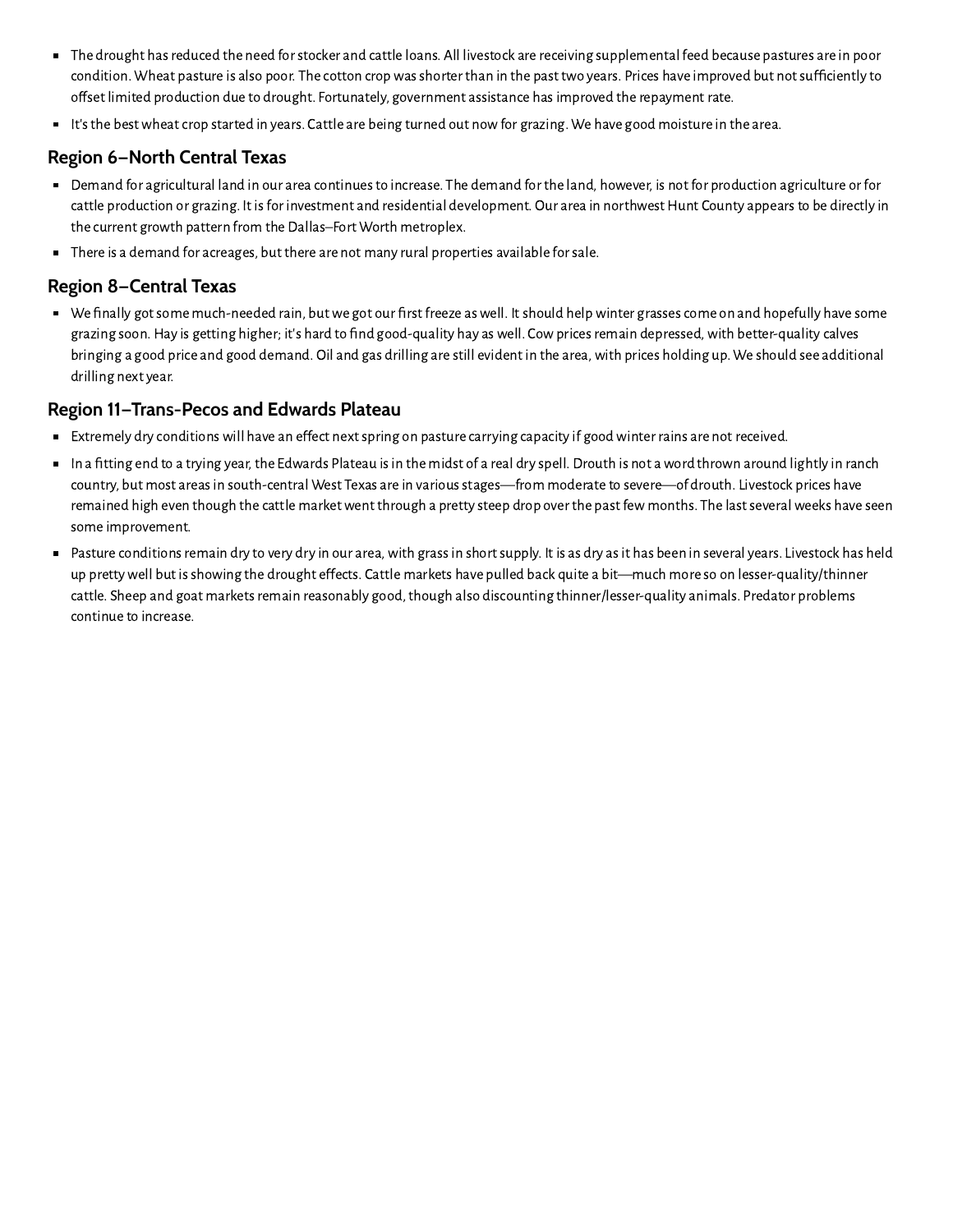# **Figure 1 Farm Lending Trends**

What changes occurred in non-real-estate farm loans at your bank in the past three months compared with a year earlier?

|                             |         | <b>Index</b> |                     | Percent reporting, Q4 |                           |  |
|-----------------------------|---------|--------------|---------------------|-----------------------|---------------------------|--|
|                             | 2020:Q3 | 2020:Q4      | $\triangle$ Greater | Same                  | $\blacktriangledown$ Less |  |
| Demand for loans*           | $-23.3$ | $-25.4$      | 5.0                 | 64.6                  | 30.4                      |  |
| Availability of funds*      | 20.2    | 23.4         | 25.6                | 72.2                  | 2.2                       |  |
| Rate of loan repayment      | $-9.9$  | $-7.1$       | 3.1                 | 86.7                  | 10.2                      |  |
| Loan renewals or extensions | 20.4    | 9.1          | 10.1                | 88.9                  | 1.0                       |  |

What changes occurred in the volume of farm loans made by your bank in the past three months compared with a year earlier?

|                            | <b>Index</b> |         | Percent reporting, Q4 |      |                           |
|----------------------------|--------------|---------|-----------------------|------|---------------------------|
|                            | 2020:Q3      | 2020:Q4 | ▲ Greater             | Same | $\blacktriangledown$ Less |
| Non-real-estate farm loans | $-19.4$      | $-15.0$ | 11.0                  | 63.0 | 26.0                      |
| Feeder cattle loans*       | $-27.7$      | $-32.3$ | 1.2                   | 65.3 | 33.5                      |
| Dairy loans*               | $-7.5$       | $-10.8$ | 5.7                   | 77.8 | 16.5                      |
| Crop storage loans*        | $-13.0$      | $-23.0$ | O.O                   | 77.0 | 23.0                      |
| <b>Operating loans</b>     | $-8.0$       | $-10.3$ | 8.3                   | 73.2 | 18.6                      |
| Farm machinery loans*      | $-28.3$      | $-29.3$ | 0.8                   | 69.1 | 30.1                      |
| Farm real estate loans*    | $-7.4$       | $-7.2$  | 10.6                  | 71.6 | 17.8                      |
|                            |              |         |                       |      |                           |

**\*Seasonally adjusted.**

NOTES: Survey responses are used to calculate an index for each item by subtracting the percentage of bankers reporting less from the percentage reporting greater. Positive index readings generally indicate an increase, while negative index readings **generally indicate a decrease.**

# **Figure 2 Real Land Values**

**Figure 3 Real Cash Rents**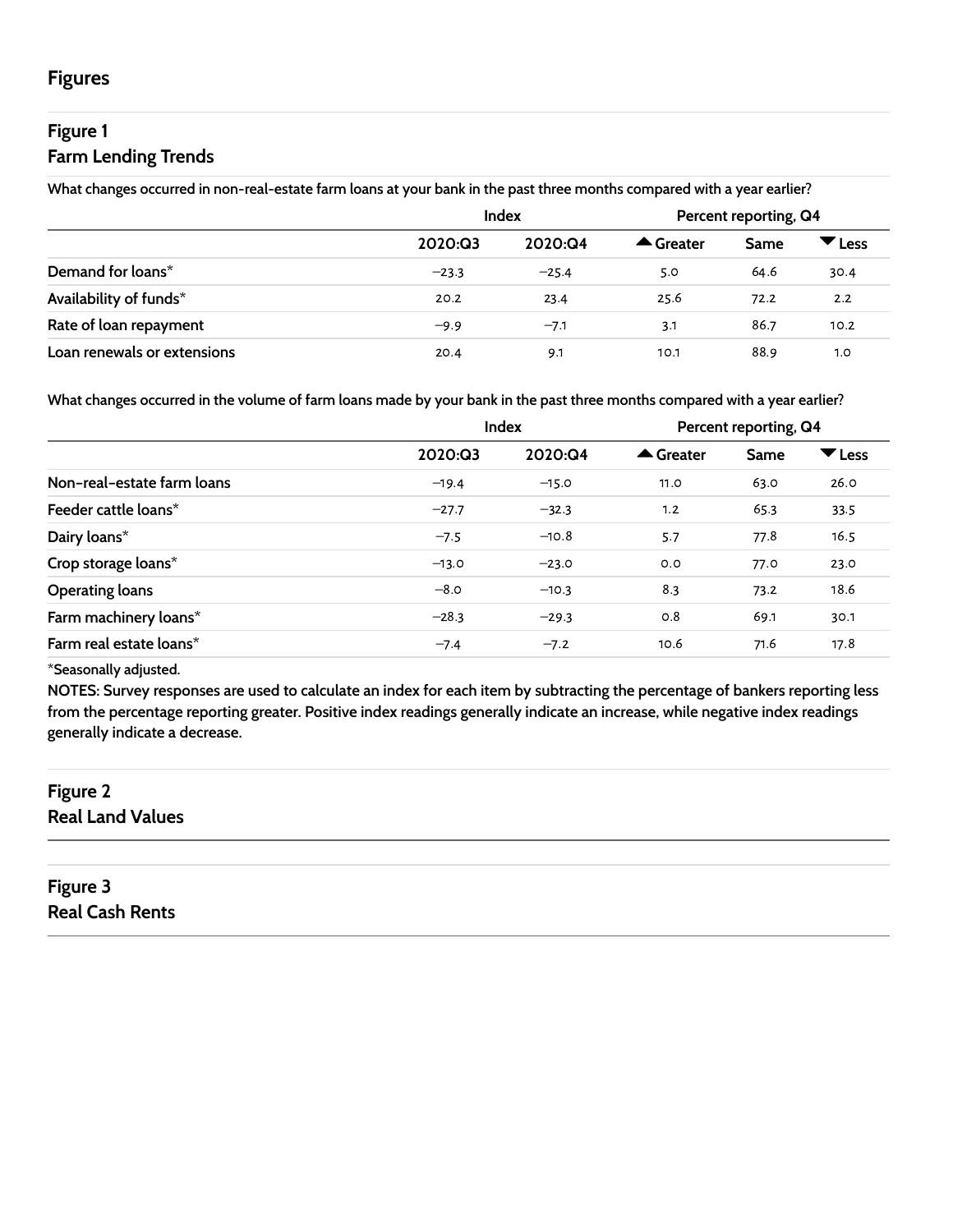# **Figure 4 Anticipated Farmland Values and Credit Standards**

| What trend in farmland values do you expect in your area in the next three months?                                                   |         |         |                       |                       |                               |  |
|--------------------------------------------------------------------------------------------------------------------------------------|---------|---------|-----------------------|-----------------------|-------------------------------|--|
|                                                                                                                                      |         | Index   |                       | Percent reporting, Q4 |                               |  |
|                                                                                                                                      | 2020:Q3 | 2020:Q4 | $\triangle$ Up        | <b>Stable</b>         | $\blacktriangledown$ Down     |  |
| Anticipated trend in farmland values*                                                                                                | 5.8     | 12.3    | 15.3                  | 81.7                  | 3.0                           |  |
| What change occurred in credit standards for agricultural loans at your bank in the past three months compared with a year earlier?+ |         |         |                       |                       |                               |  |
|                                                                                                                                      | 2020:Q3 | 2020:Q4 | $\triangle$ Tightened | Same                  | $\blacktriangledown$ Loosened |  |
| Credit standards                                                                                                                     | 22.3    | 21.4    | 21.4                  | 78.6                  | 0.0                           |  |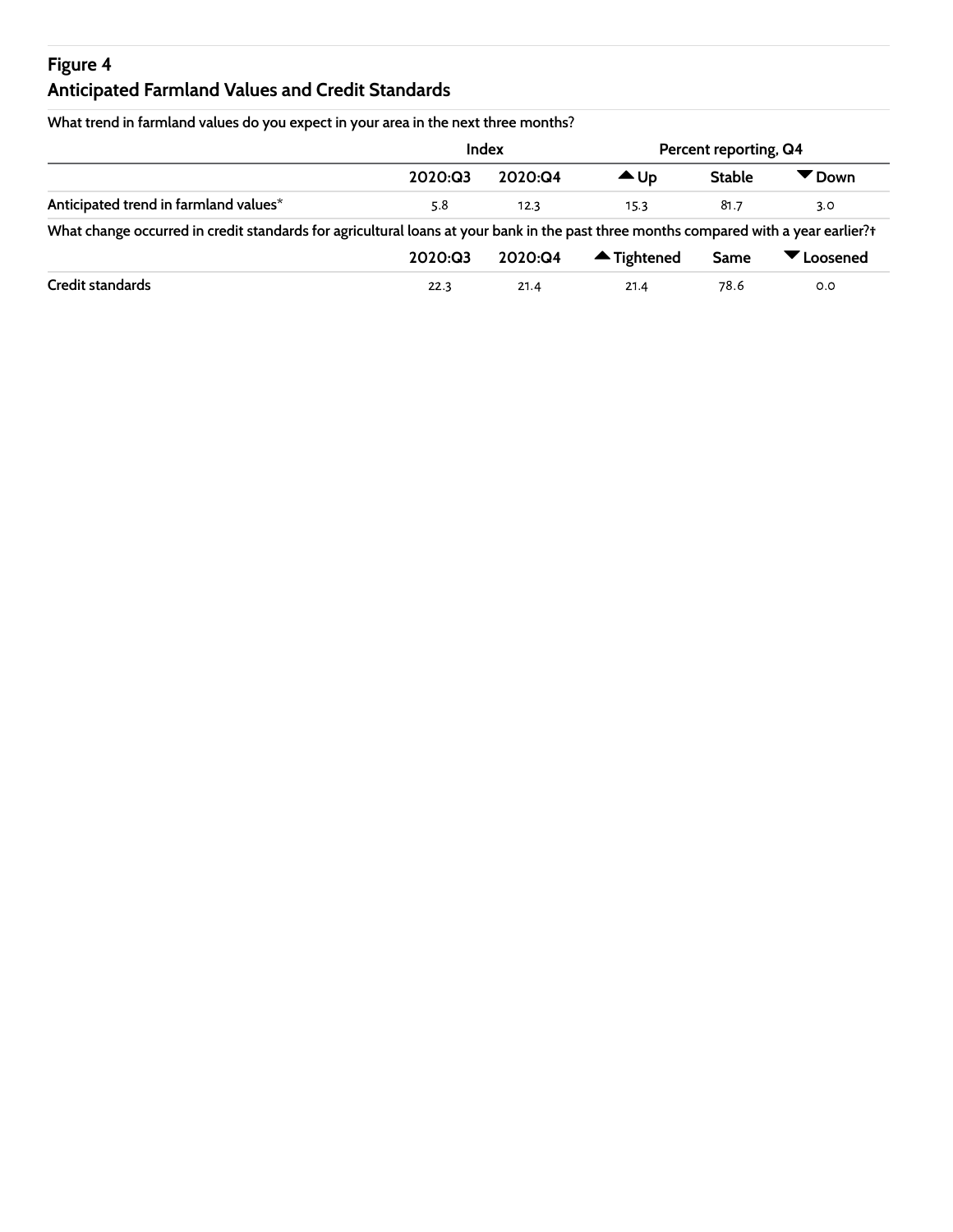### **Table 1 Rural Real Estate Values—Fourth Quarter 2020**

|              |                                 | Banks <sup>1</sup> | Average value <sup>2</sup> | Percent change in<br>value from previous<br>year <sup>3</sup> |
|--------------|---------------------------------|--------------------|----------------------------|---------------------------------------------------------------|
|              | Cropland-Dryland                |                    |                            |                                                               |
|              | District*                       | 78                 | 2,186                      | 4.4                                                           |
|              | Texas*                          | 73                 | 2,210                      | 4.5                                                           |
| 1            | Northern High Plains            | 10                 | 987                        | $-0.3$                                                        |
| $\mathbf{2}$ | Southern High Plains            | 10                 | 925                        | 0.8                                                           |
| 3            | Northern Low Plains*            | 5                  | 912                        | 0.0                                                           |
| 4            | Southern Low Plains*            | 3                  | 1,373                      | 3.2                                                           |
| 5            | <b>Cross Timbers</b>            | 4                  | 1,663                      | $-4.3$                                                        |
| 6            | North Central Texas             | 9                  | 3,594                      | 5.8                                                           |
| 7            | East Texas*                     | 5                  | 3,275                      | 12.3                                                          |
| 8            | Central Texas                   | 10                 | 4,830                      | 7.6                                                           |
| 9            | Coastal Texas                   | 6                  | 2,350                      | O.O                                                           |
| 10           | South Texas                     | 4                  | 2,525                      | 12.3                                                          |
| 11           | Trans-Pecos and Edwards Plateau | $\overline{7}$     | 2,707                      | 0.0                                                           |
| 12           | Southern New Mexico             | n.a.               | n.a.                       | n.a.                                                          |
| 13           | Northern Louisiana              | 3                  | 2,833                      | 3.7                                                           |
|              | Cropland-Irrigated              |                    |                            |                                                               |
|              | District*                       | 59                 | 2,811                      | 3.9                                                           |
|              | Texas*                          | 52                 | 2,487                      | 1.2                                                           |
| 1            | Northern High Plains            | 10                 | 2,345                      | $-0.5$                                                        |
| $\mathbf{2}$ | Southern High Plains            | 9                  | 1,809                      | 1.2                                                           |
| 3            | Northern Low Plains*            | 4                  | 2,428                      | 3.8                                                           |
| 4            | Southern Low Plains             | n.a.               | n.a.                       | n.a.                                                          |
| 5            | Cross Timbers                   | n.a.               | n.a.                       | n.a.                                                          |
| 6            | North Central Texas             | 3                  | 4,433                      | 6.3                                                           |
| 7            | East Texas                      | 3                  | 3,250                      | 16.4                                                          |
| 8            | Central Texas                   | 6                  | 4,300                      | 3.9                                                           |
| 9            | Coastal Texas                   | 6                  | 2,808                      | $-5.9$                                                        |
| 10           | South Texas                     | 3                  | 3,333                      | 6.5                                                           |
| 11           | Trans-Pecos and Edwards Plateau | 5                  | 4,000                      | $-1.4$                                                        |
| 12           | Southern New Mexico             | 4                  | 4,875                      | 20.0                                                          |
| 13           | Northern Louisiana              | 3                  | 3,867                      | 1.8                                                           |
| Ranchland    |                                 |                    |                            |                                                               |
|              | District*                       | 87                 | 2,143                      | 10.3                                                          |
|              | Texas*                          | 81                 | 2,550                      | 10.6                                                          |
| 1            | Northern High Plains            | 10                 | 730                        | $-0.8$                                                        |
| $\mathbf{2}$ | Southern High Plains            | $\,8\,$            | 791                        | 5.4                                                           |